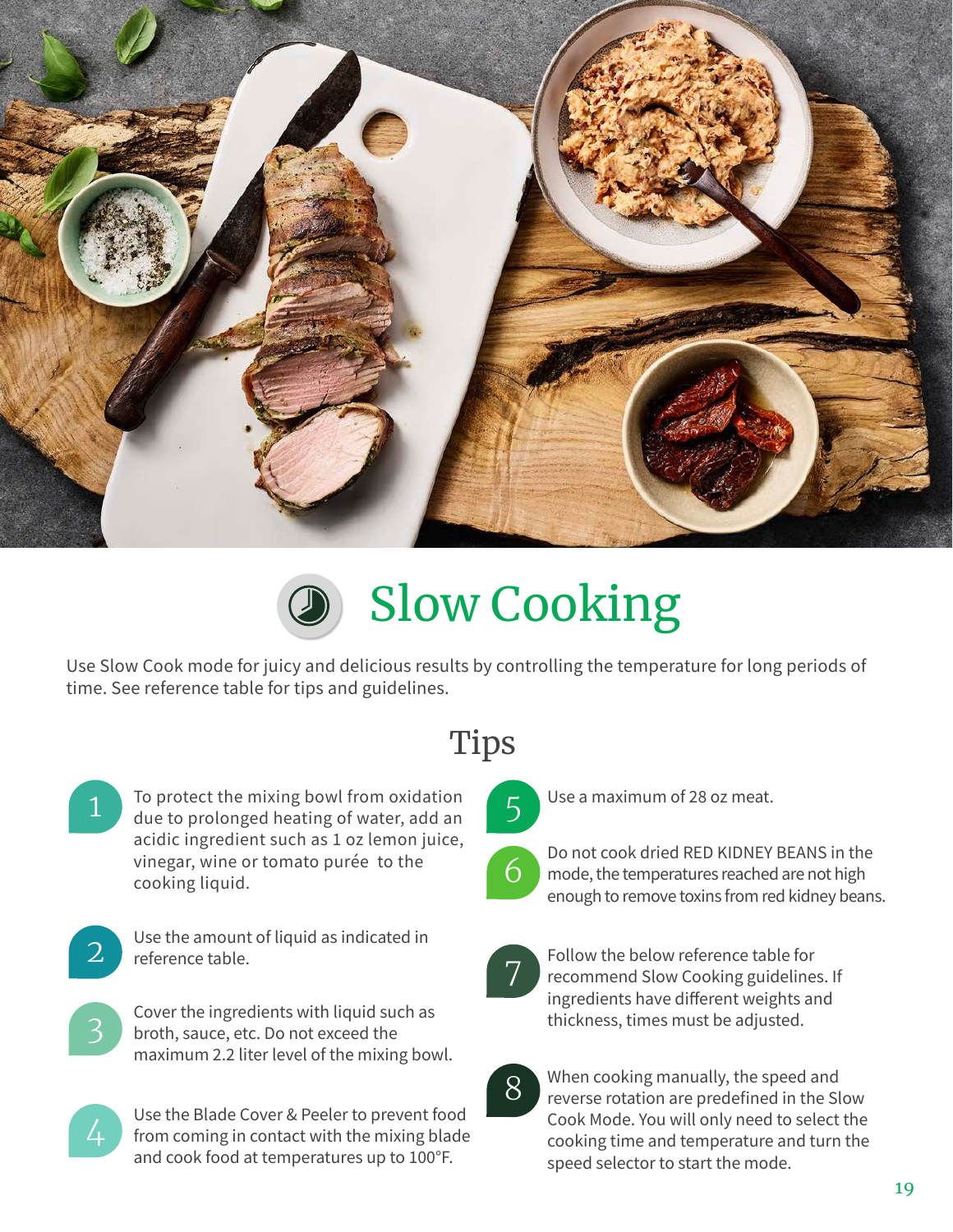#### Meat

| Ingr.                                | <b>Quantity Size</b>                  |                                                       | Minumun Temp.<br>liquid<br>quantity |                 | <b>Time Tips</b> |                                                                                                                                                                                                           |
|--------------------------------------|---------------------------------------|-------------------------------------------------------|-------------------------------------|-----------------|------------------|-----------------------------------------------------------------------------------------------------------------------------------------------------------------------------------------------------------|
| <b>Meat for</b><br>stew              | 14 oz                                 | $1$ in $x$ $1$ in.                                    | 17.5 oz                             | $185^{\circ}$ F | 7 hr             | A nice sauce based on beef broth and stout-type<br>beer (eg Guinness) creates a great flavor for stews.                                                                                                   |
| <b>Mince</b><br>meat                 | 21 oz                                 |                                                       | 25 oz                               | $205^{\circ}F$  | 4 hr             | Cook the beef in a Bolognese sauce, use a mixture<br>of 5.5 oz red wine, 7 oz beef broth and 14 oz<br>crushed tomatoes, to make this classic sauce. This<br>recipe can be cooked without the Blade Cover. |
| <b>Beef ribs</b>                     | 28 oz                                 | cut into<br>8 pieces                                  | 25-28 oz                            | $205^{\circ}F$  | 4 h 30<br>min    | Ideal for a classic stew prepared with vegetables, a<br>mixture of red wine and beef broth.                                                                                                               |
| Lamb<br>shoulder                     | 23 oz                                 | cut into<br>8 pieces,<br>$(1.5$ in. $x$<br>$1.5$ in.) | $16-18$ $oz$                        | $205^{\circ}F$  | 6 hr             | Marinate lamb in a curry paste and use coconut<br>milk to make a great lamb curry.                                                                                                                        |
| Pork<br>cheek                        | 17.5 oz                               | 4 x 3.5-4 oz<br>each                                  | 50 oz                               | $205^{\circ}F$  | 8 hr             | Marinate pork cheek in a bit of oil and onion to get<br>a succulent result.                                                                                                                               |
| <b>Pork belly</b>                    | 21 oz                                 | cut into<br>pieces<br>(1 in. x 3 in.)                 | 25 oz                               | $205^{\circ}$ F | 4 hr             | Cook in vegetable broth. Brown pork belly after<br>slow cooking. Strain the broth after cooking and<br>add seasonings. Use seasoned broth to prepare rice<br>noodles and serve with the pork belly.       |
| <b>Pork</b><br>shoulder              | 28 oz                                 | cut into<br>pieces<br>(4 in. x 4 in.)                 | 25 oz                               | $205^{\circ}F$  | 4 hr             | Marinate before cooking for better results. Use<br>chicken broth for cooking. At the end of cooking,<br>shred meat 4-5 sec $/$ $\bigcirc$ / speed 4 and mix with BBQ<br>sauce.                            |
| <b>Meatballs</b>                     | 17.5 oz<br>minced<br>meat,<br>10% fat | 1 <sub>oz</sub><br>each                               | 28 oz                               | $205^{\circ}$ F | 3 <sub>hr</sub>  | Meatballs can be slow cooked in a classic tomato<br>sauce.                                                                                                                                                |
| <b>Duck leg</b>                      | 4                                     | $2 - 7$ oz<br>each                                    | 35 oz                               | $205^{\circ}F$  | 3 hr             | Season the chicken broth with plums, vegetables<br>and bay leaf. Remove the bones and shred the meat<br>to serve with the plum sauce.                                                                     |
| Chicken<br>thigh                     | $25 -$<br>28 oz                       | 4 pieces,<br>(6 oz each,<br>1 in. thick)              | 25 oz                               | $205^{\circ}F$  | min              | 3 h 30 A mixture of red chili, red bell pepper, tomato,<br>and chicken broth makes a good base for a<br>chicken thigh stew.                                                                               |
| Chicken<br>leg                       | 28 oz                                 | 6 pieces,<br>(4 oz ea.)                               | 23 oz                               | $205^{\circ}F$  | 3 hr             | Use orange juice, chicken broth, honey and soy<br>sauce as Asian inspiration to create a tasty chicken<br>dish.                                                                                           |
| Turkey leg,<br>boneless,<br>skinless | 23 oz                                 | cubed<br>$(1.5 \times 2 \text{ in.})$                 | 19.5 oz                             | $205^{\circ}F$  | 3 hr             | Cook slowly in chicken broth with vegetables and<br>serve with sautéed mushrooms and bacon.                                                                                                               |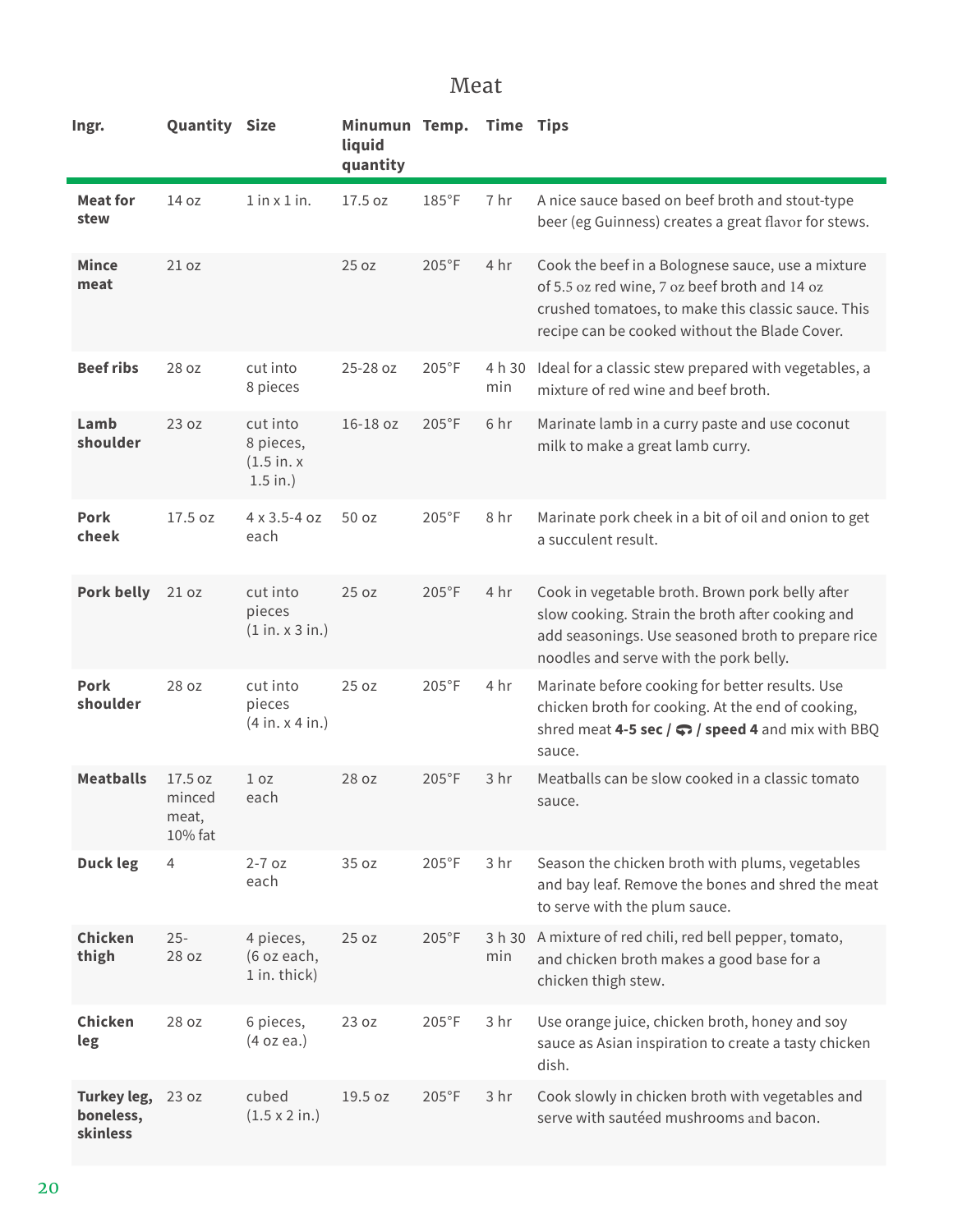### Others

| Ingr.                                                      | <b>Quantity Size</b>         |                                               | Minumun Temp.<br>liquid<br>quantity |                 | <b>Time Tips</b> |                                                                                                                                                                    |
|------------------------------------------------------------|------------------------------|-----------------------------------------------|-------------------------------------|-----------------|------------------|--------------------------------------------------------------------------------------------------------------------------------------------------------------------|
| <b>Octopus</b>                                             | $17.5 -$<br>28 oz            | $1$ in.<br>thick                              | 28 oz                               | $175^{\circ}$ F | 5 <sub>hr</sub>  | Season with salt and paprika, drizzle a little oil for a<br>fresh octopus dish.                                                                                    |
| <b>Squid</b>                                               | $17.5 -$<br>28 oz            | sliced                                        | 28 oz                               | $175^{\circ}$ F | 5 <sub>hr</sub>  | Cook with tomato sauce.                                                                                                                                            |
| <b>Beans</b>                                               | 7 oz<br>weighed<br>dry       |                                               | 19.5 oz                             | $205^{\circ}$ F | 4 hr             | Soak beans overnight before cooking. Cook in a rich<br>tomato sauce, with vegetables for a tasty bean<br>casserole.                                                |
| Chickpeas, 7 oz<br>overnight<br>soaked                     | weighed<br>dry               |                                               | 19.5 oz                             | $205^{\circ}F$  | 4 hr             | Soak beans overnight before cooking. Cook in a rich<br>tomato sauce, with vegetables for a tasty bean<br>casserole.                                                |
| Red<br>beans                                               | 7 oz<br>weighed<br>dry       |                                               | 19.5 oz                             | $205^{\circ}F$  | 4 hr             | Soak red beans (do not use kidney beans) overnight<br>before cooking. Cook in a rich tomato sauce, with<br>vegetables for a tasty bean casserole.                  |
| Vegetables 21 oz<br>- carrot,<br>onion,<br>sweet<br>potato |                              | 4 in.<br>long,<br>$1$ in.<br>round            | 46 oz                               | $185^{\circ}$ F | min              | 2 h 30 Cook in a chicken or vegetable broth. Serve the<br>vegetables with the cooking broth and fresh fine<br>herbs. The cooking broth makes a tasty soup<br>base. |
| <b>Squash</b>                                              | 25 oz                        | cut into<br>pieces<br>(1 in x)<br>$1.5$ in.)  | 40 oz                               | $185^{\circ}$ F | 4 hr             | Add chopped fresh herbs before serving.                                                                                                                            |
| Pears,<br>firm                                             | 4 pears<br>(6.5 oz)<br>each) | whole,<br>peeled                              | 37 oz                               | $195^{\circ}F$  | 4 hr             | Cook in a wine reduction and season with orange<br>zest, cinnamon and anise.                                                                                       |
| Pineapple                                                  | 17.5                         | quartered<br>and sliced<br>$(1 in.$ thick $)$ | 28 oz                               | $185^{\circ}$ F | 2 <sub>hr</sub>  | Cook in pineapple or sugar syrup and add some<br>chili flakes and rum. Serve the cooked pineapple<br>with the syrup and ice cream.                                 |
| <b>Apples</b>                                              | 4 apples                     | halved,<br>with skin                          | 65 oz                               | $195^{\circ}F$  | 2 <sub>hr</sub>  | Cook with a sugar syrup or maple sugar and<br>cinnamon. Ideal for a breakfast or dessert.                                                                          |
| Nectarine,<br>peach                                        | 14 oz                        | 4 pieces,<br>halved,<br>seeded,<br>with skin  | 60 oz                               | $195^{\circ}F$  | 2 <sub>hr</sub>  | Drizzle with a bit of honey before serving.                                                                                                                        |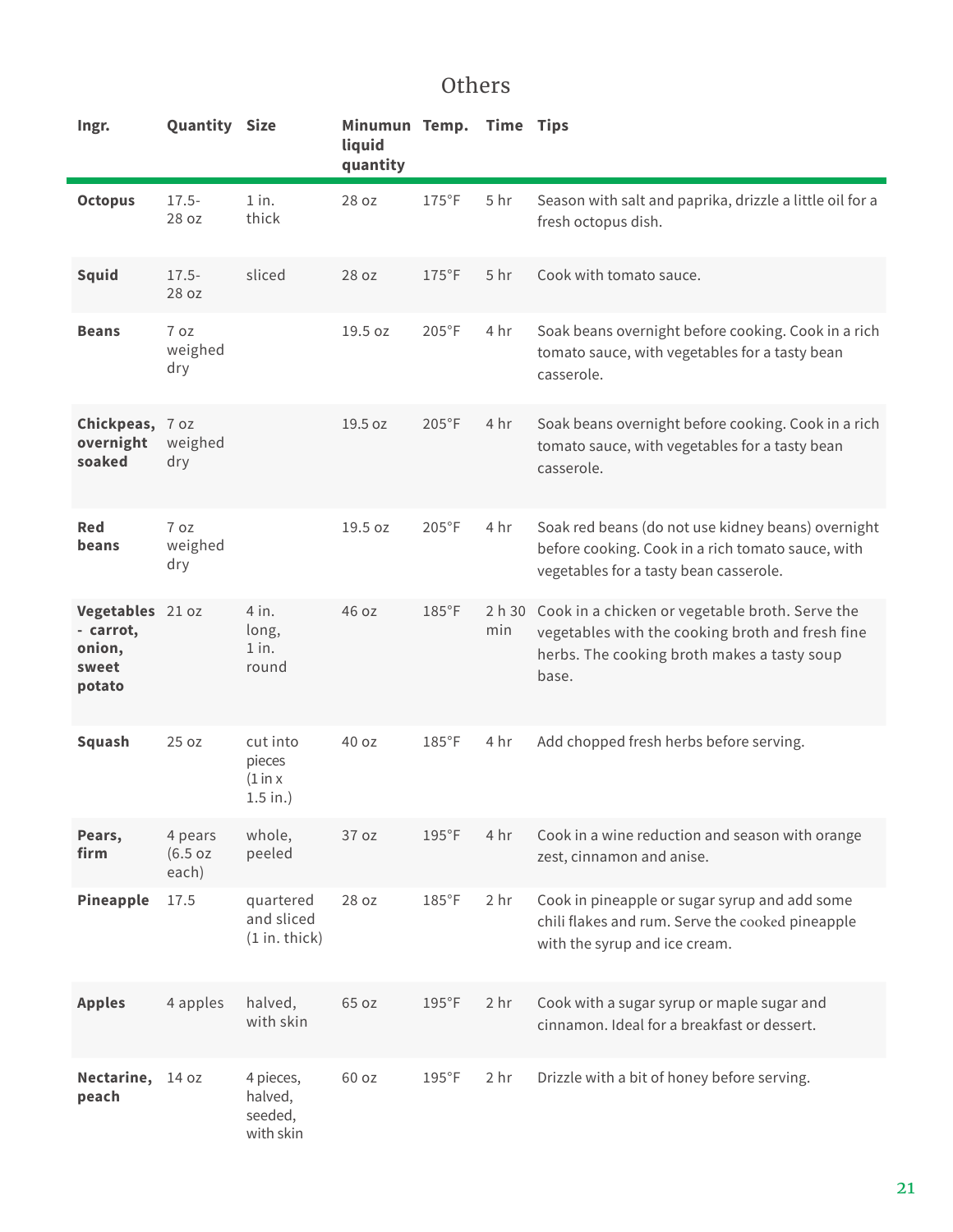

Sous-Vide cooks in a precisely temperature-controlled water bath, providing even-cooking while preserving color and nutrients. Sous-Vide offers unparalleled control over what you are cooking, whether it's steak, shrimp, vegetables or fruit and allows you to get results and textures that are impossible to achieve using traditional cooking methods. See tips section and the reference table as a guide for adapting your own recipes.



1

Follow the below reference table for recommend Sous-Vide guidelines. If ingredients have different weights and thickness, times must be adjusted.



Before placing meat in vacuum sealer bag, turn the top edge of bag inside out approx. 2 inches from the edge in order to keep the top clean for a tight seal.



Do not exceed the maximum capacity indicator of the mixing bowl (2.2 l).



To protect against metal oxidation due to prolonged heating of water, before adding filled bags add 1 oz lemon juice or 1 level tsp ascorbic acid (vitamin C) to the mixing bowl.



Add the sealed bags into the mixing bowl, once the water has reached the desired

temperature (average heating takes 8-10 minutes). The bags must be fully submerge in water.



Searing the meat a ter cooking on Sous-Vide will add flavor and color.



Use the Blade Cover & Peeler to prevent sous-vide bags from coming in contact with the mixing blade and cook food at temperatures up to 185°F.

8

When cooking manually, the speed and reverse rotation are predefined in the Sous-Vide Mode. You will only need to select the cooking time and temperature and turn the speed selector to start the mode.

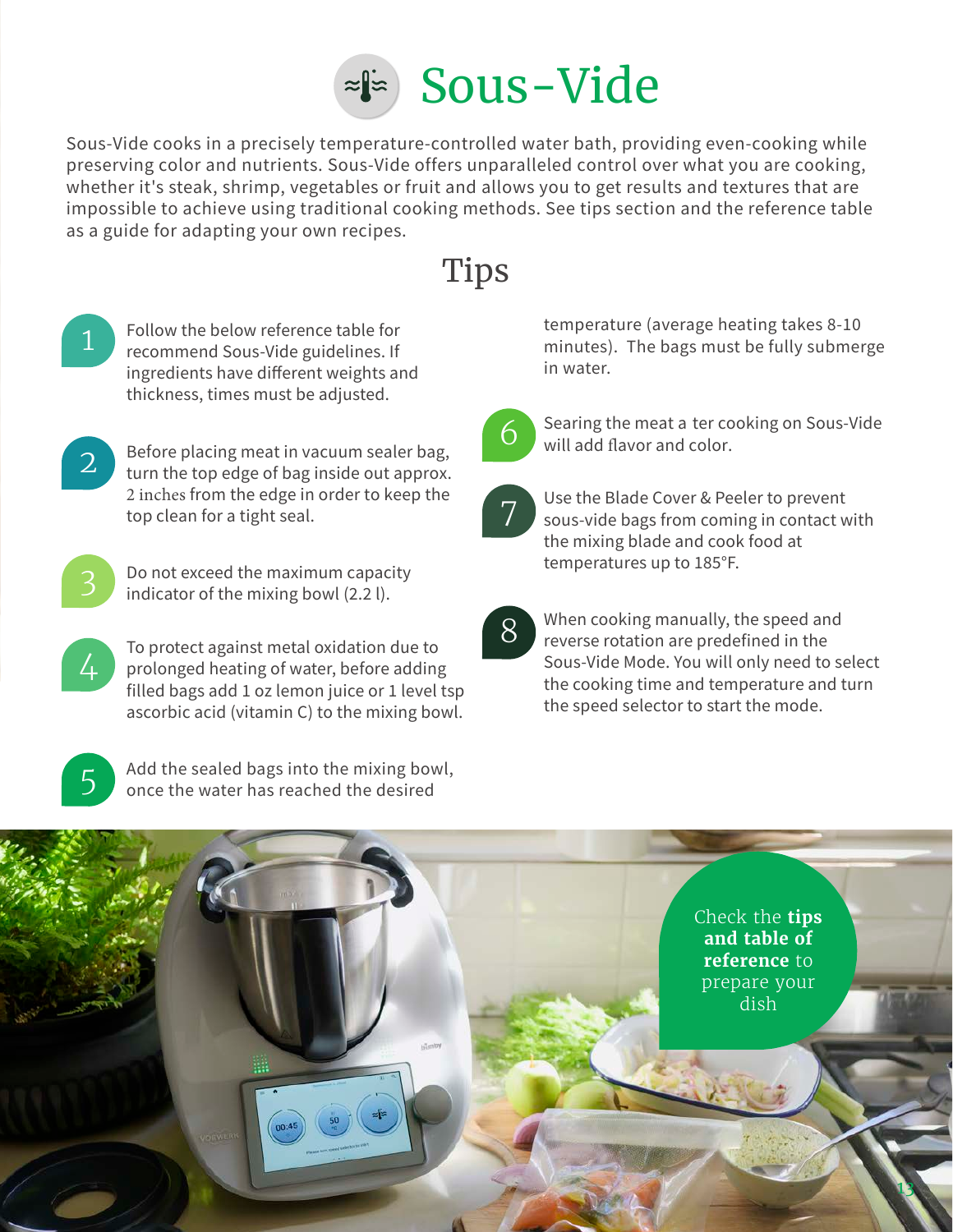# Recommended times and temperatures

|                         |                   |                                                                       |                                 | wical          |                 |             |                 |             |
|-------------------------|-------------------|-----------------------------------------------------------------------|---------------------------------|----------------|-----------------|-------------|-----------------|-------------|
| Ingr.                   | Total             | Size/Thickness                                                        | <b>Water for</b><br>mixing bowl | <b>Bags</b>    | Temp.           | <b>Time</b> | <b>Doneness</b> | <b>Tips</b> |
| <b>Beef</b><br>steak    | $23 -$<br>28 oz   | $4 \times 6 - 7$ oz<br>per steak (approx.<br>$\frac{1}{8}$ in. thick) | 47 oz                           | $\overline{2}$ | $122^{\circ}$ F | 60 min      | rare            |             |
| Lamb loin               | 17.5 oz           | $2 \times 8$ oz per loin                                              | 50 oz                           | $\overline{2}$ | $140^{\circ}$ F | 35 min      | medium rare     |             |
| <b>Pork loin</b>        | $17.5 -$<br>23 oz | 1 loin, cut into<br>2 pieces, 1/4 in.                                 | 40 oz                           | $1 - 2$        | $158^{\circ}$ F | 60 min      | well done       |             |
| <b>Duck</b><br>breast   | $17.5 -$<br>21 oz | $2 \times 8 - 10$ oz<br>per breast<br>$(1 in.$ thick)                 | 40 oz                           | $\overline{2}$ | $140^{\circ}$ F | 60 min      | rare            |             |
| Chicken<br>breast       | $17.5 -$<br>21 oz | $2 \times 9 - 10.5$ oz per<br>breast<br>$(1 in.$ thick $)$            | 50 oz                           | $\overline{2}$ | $158^{\circ}$ F | $75$ min    | well done       |             |
| Chicken<br>thigh        | $23 -$<br>25 oz   | $4 \times 6$ oz per thigh<br>$(1 in.$ thick $)$                       | 47 oz                           | $1 - 2$        | $158^{\circ}$ F | 60 min      | well done       |             |
| <b>Turkey</b><br>breast | 17.5 oz           | $4 \times 4$ OZ<br>each breast<br>$(\frac{1}{2}$ in. thick)           | 47 oz                           | $\overline{2}$ | $158^{\circ}$ F | 60 min      | well done       |             |
|                         |                   |                                                                       | 54 oz                           | $1 - 2$        | 132 °F          | 50 min      | medium rare     |             |

#### Mo<sub>at</sub>

### Fish/ Seafood

| Lean fish<br>(snapper)        | 28 oz           | $4 \times 8$ oz<br>each filet<br>$(1 in.$ thick) | 50 oz | 2              | 132 °F | 60 min   | medium rare/<br>medium |
|-------------------------------|-----------------|--------------------------------------------------|-------|----------------|--------|----------|------------------------|
| <b>Fatty fish</b><br>(salmon) | 21 oz           | $4 \times 6$ OZ<br>each filet<br>$(1 in.$ thick) | 48 oz | 2              | 122 °F | 45 min   | medium rare            |
| Shrimp,<br>peeled             | $12 -$<br>13 oz | 24 pieces<br>$(\frac{1}{2}$ in. each)            | 50 oz | $\overline{2}$ | 140 °F | $20$ min | medium                 |

### Eggs

| Poached<br>eggs                          | $4 - 6$ | L size egg<br>$(2-2.5$ oz, each) | 40 oz | $\overline{0}$ | 168°F           | 19-20 min | soft                            | Each egg, broken<br>into a piece of plastic<br>wrap previously<br>greased and closed                                        |
|------------------------------------------|---------|----------------------------------|-------|----------------|-----------------|-----------|---------------------------------|-----------------------------------------------------------------------------------------------------------------------------|
| <b>Boiled</b><br>eggs<br>(with<br>shell) | 6       | L size egg<br>$(2-2.5$ oz, each) | 54 oz | $\mathbf{0}$   | $150^{\circ}$ F | 40 min    | light<br>eggwhite,<br>soft yolk | Eggs with shell<br>inside the<br>simmering basket<br>Add 1-2 slices<br>lemon to water in<br>mixing bowl for<br>easy peeling |